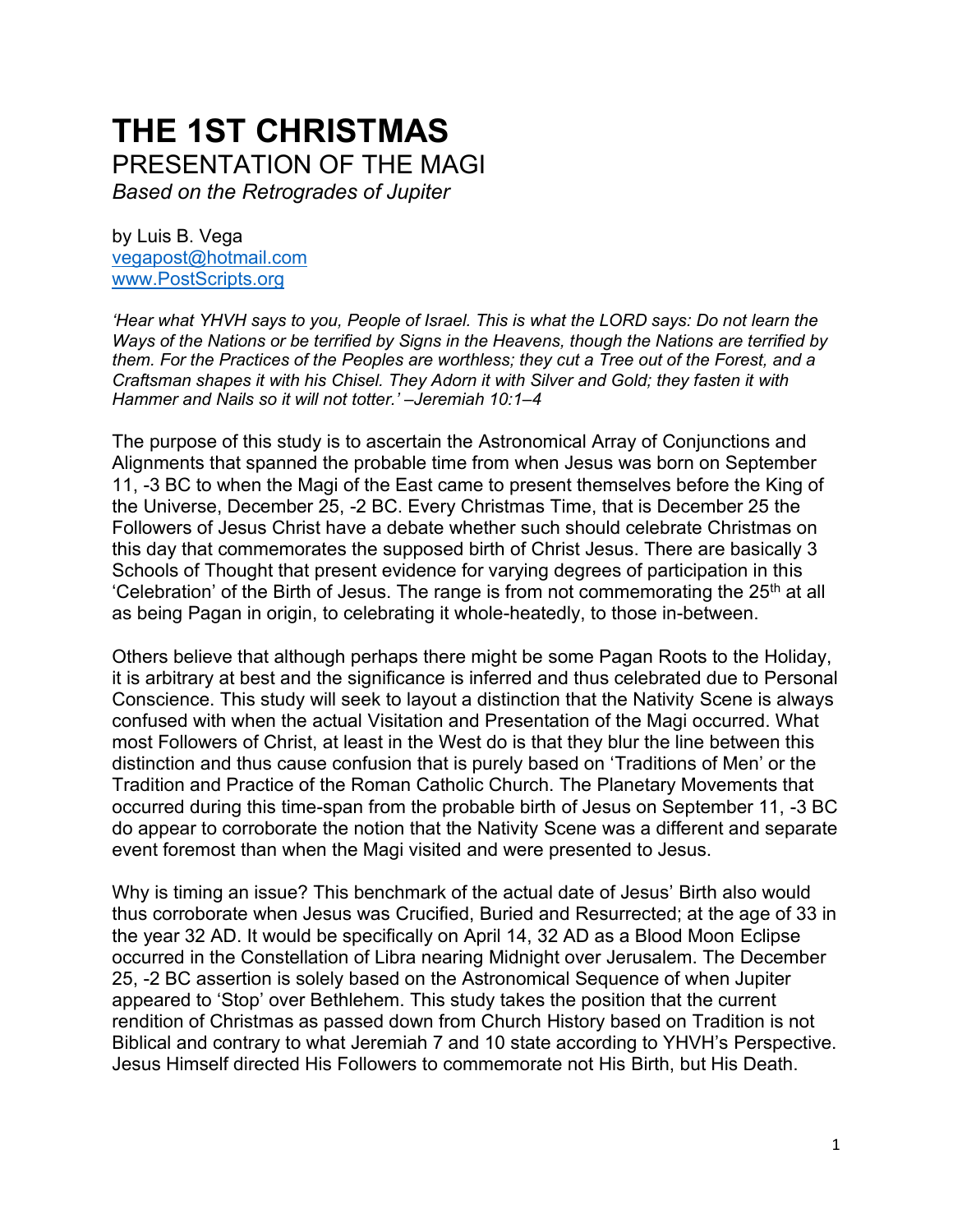# **A Pseudo Christmas**

This study will address the 3 main arguments and deal with the many fallacies surrounding Christmas that celebrates the supposed 'Birth' of Jesus on December 25. This study however will present evidence that the 1<sup>st</sup> Christmas was in fact on December 25, -2 BC. It was not however, the time associated with the Nativity Scene of the actual birth of Jesus, rather 13 Months later and that, based on the Retrograde of Jupiter, the 'Planet of the Messiah', etc. Do realize that in the Orthodox Faith and most cultures in Latin America for example, the theme and Celebration of Christmas is more attuned to the 'Day of the Kings'. This commemoration is celebrated around the beginning of January of each year. This notion is celebrated without having the 'Santa Claus' figure but the coming of the Magi bearing Gifts long after the actual Birth.

The term 'Christ-Mass' is just that, a tradition from the Pagan Origins of a High Occult Ritualistic 'Mass' performed at Midnight or the 'Witching Hour' with incantations to 'Rise' the 'Christ' Spirit, etc. It was and still is in the Occult a time where Human Sacrifices were/are performed in a religious context and the 'Body and Blood' of an abducted innocent Human Being becomes a Sacrifice whose Blood is Drunk and Body is eaten. It was and is a Mockery of the Symbolism installed by Jesus at the Last Supper. There is amble evidence that as the Roman Empire 'converted' by Constantine's Edict of Milan of when the Dual Office of the Caesar was transformed to the Pontifex Maximus as the Roman Catholic Church emerged, that the various Pagan Practices where just enveloped with a 'Christianization' of the very same Practices and Rituals.

Although the Nativity Scene from the accounts of Matthew and Luke are minimal, there is enough evidence to piece-out a tapestry of the correct events and their timing thanks to the Astronomical Array based on NASA's sequences of Lunar and Solar Eclipse Patterns. The timing does show that the Magi were not present shortly after the Birth of Jesus but approximately 13 Months later based on the Retrograde Cycles of Jupiter. Why is it important to distinguish on which day Jesus was born? Well, as noted in one aspect it is important because the Creator is specific to His timing and promise to have done so. It appears that a 'Signature' of Authenticity of Jesus' Birth was in tandem with such a Celestial Schedule. This would in one aspect validate the study of Biblical Astronomy as it would lend credence to other Prophetic Events pertaining to Jesus. The other time specific Prophetic Events of Jesus yet to be fulfilled would not only be His Baptism, Death, Burial and Resurrection, but His 2<sup>nd</sup> Coming, etc.

This study puts forth the theory and notion that the current Western Interpretation and Practice of celebrating Jesus' Birthday is not Biblical and/or Scriptural. The Birth of Jesus did not take place on December 25. And for that matter, neither would it be Politically Correct as Santa Claus is white, at least in the USA with its Psychosis of wanting to be Politically Correct, selectively. There are, however, an alternative reasons for celebrating the 1<sup>st</sup> Christmas on the 25th of December in terms of when Gifts were presented to the Child Jesus by the Royal Ambassadors and Astrologers of Babylon and Persia. This reason is based on the Astronomical Array of what took place over Bethlehem. The Magi came and converged on the scene as they were tracking of the 'King Planet', Jupiter that appeared to 'Stop' over Bethlehem as noted.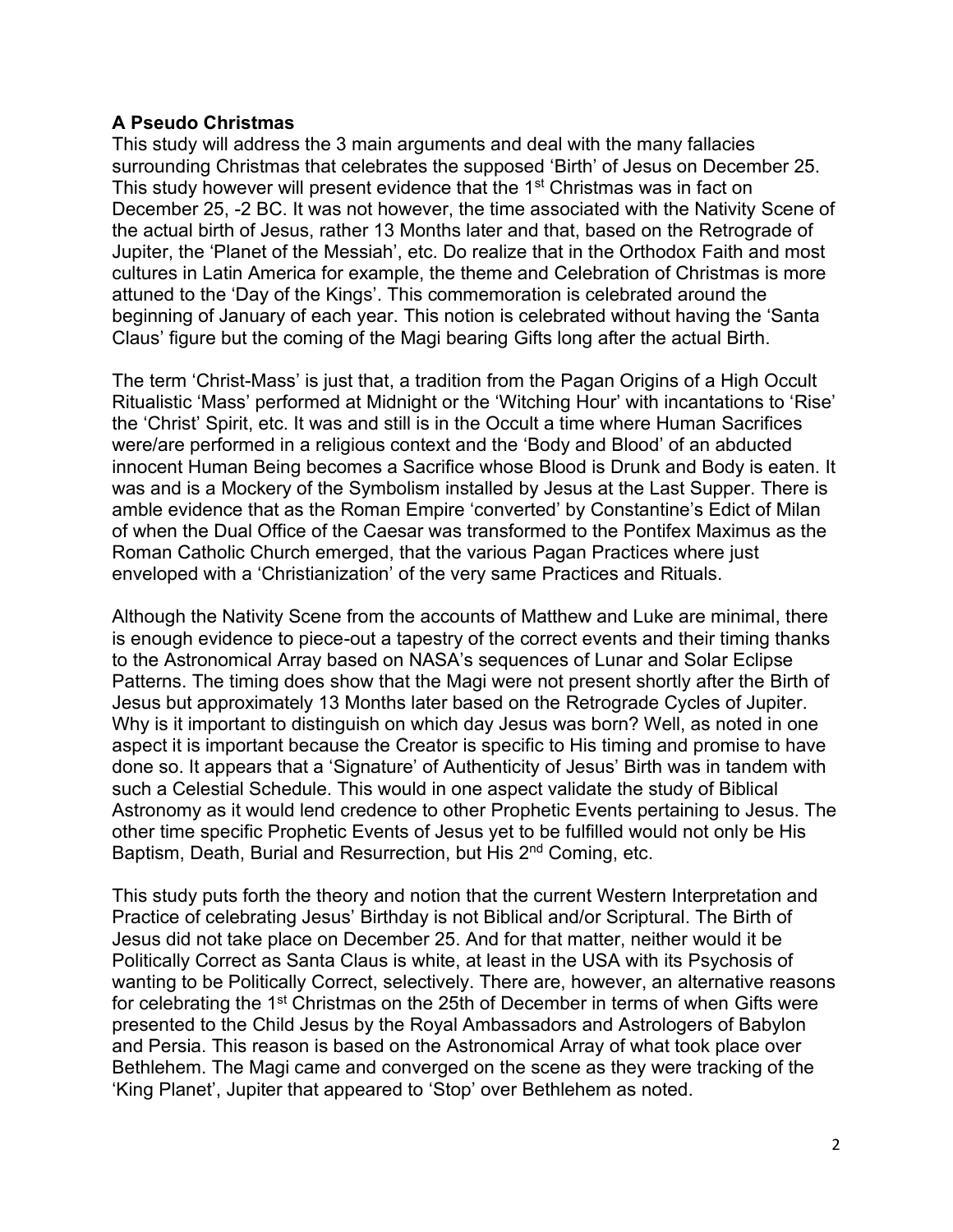# **A Different Place and Time**

The Magi did not arrive at the Nativity Scene to commemorate the Birth-Day of the Savior come to take on Human Form and Flesh to be the 'Last Adam', to redeem his Fallen Race. The Magi, either being just 3 of them or many where not present at the Nativity Scene on that actual Day of the 1<sup>st</sup> Advent of Israel's Messiah. There are several suppositions that will be discussed that have been misconstrued in terms of the actual and factual account of the Nativity Scene. In the first place, Jesus Christ was not physically born on December 25th. It has been well established arguments that infer that in the Jewish context and timing, no Sheep or Shepherds could have been out in the cold of such a month of December. By this time, all the Sheep would have been kept from the Elements in Mangers or Stalls. Thus such a timing would corroborate with a Feast of Trumpets birth around the beginning of a September Month and timing.

This timeframe would also keep in mind the reason for not having 'Room in the Inn' as the Population of Jerusalem swelled 10 times for the Appointed Feasts of YHVH such as Sukkot in the Fall that was 1 of the Mandatory Assemblies for all Jewish Men of Military Age. The need for Housing would have spilled-over to the neighboring towns around Jerusalem that were a Day's walk from. What one sees prophetically in having Jesus being born in a Manger because the Animals were still out in the Fields. It was a picture of how the 1st Adam came to be in the World and what He was 'Housed' with. As Adam was placed in the Garden of Eden, so too was Jesus, the Last Adam surrounding by such, apparently to some degree in the Stall or Manger built where the Animals were kept. Others have also pointed out that as Jesus was born, perhaps He was placed in one of the Animal Troughs where some of the Animals feed from.

Most notably, it is suggested by the language that the 'Swabbing Cloth' that Jesus was wrapped around with is that which foreshadowed His burial 'Shroud' in which He would be also wrapped with at His Death. The account in Luke is very clear that there was a distinction as to where Jesus was at the time the Magi came to be presented to Him. The term, 'House' is used as opposed to the 'Manger' language of the Nativity Scene. Thus, this study strongly suggests that the Magi came at a later time and at a different place within Bethlehem. The conjecture, to a degree would imply that the anticipated travel back to Nazareth after the Roman Census during the winter season would have been harsh and perhaps even life-threatening to undertake with the newborn Jesus. It could have been the reason as Joseph and Mary had Extended Family there that they abided with such for a short period of time. Also, Herod was actively trying to find Him.

This other place and time that is apparently pegged celestially to Jupiter is what links the 'Christmas' time with the Magi. The Gospel Account paints a picture of a Royal Cadre of Court Ambassadors and Astronomers, the Magi that were tracking the 'Star of Bethlehem', Jupiter. They understood from Biblical Astronomy that the advent or 'Birth of the King' had occurred and had planned to seek Him out to present themselves as Ambassador-Astrologers to pay their respect but above all, to give their Worship to Jesus. In such a time, the Royal Court Ambassador-Astrologers like the Prophet Daniel was a fused Occupation of the Disciplines of Science and Religion. Sadly, today such are at odds with each other.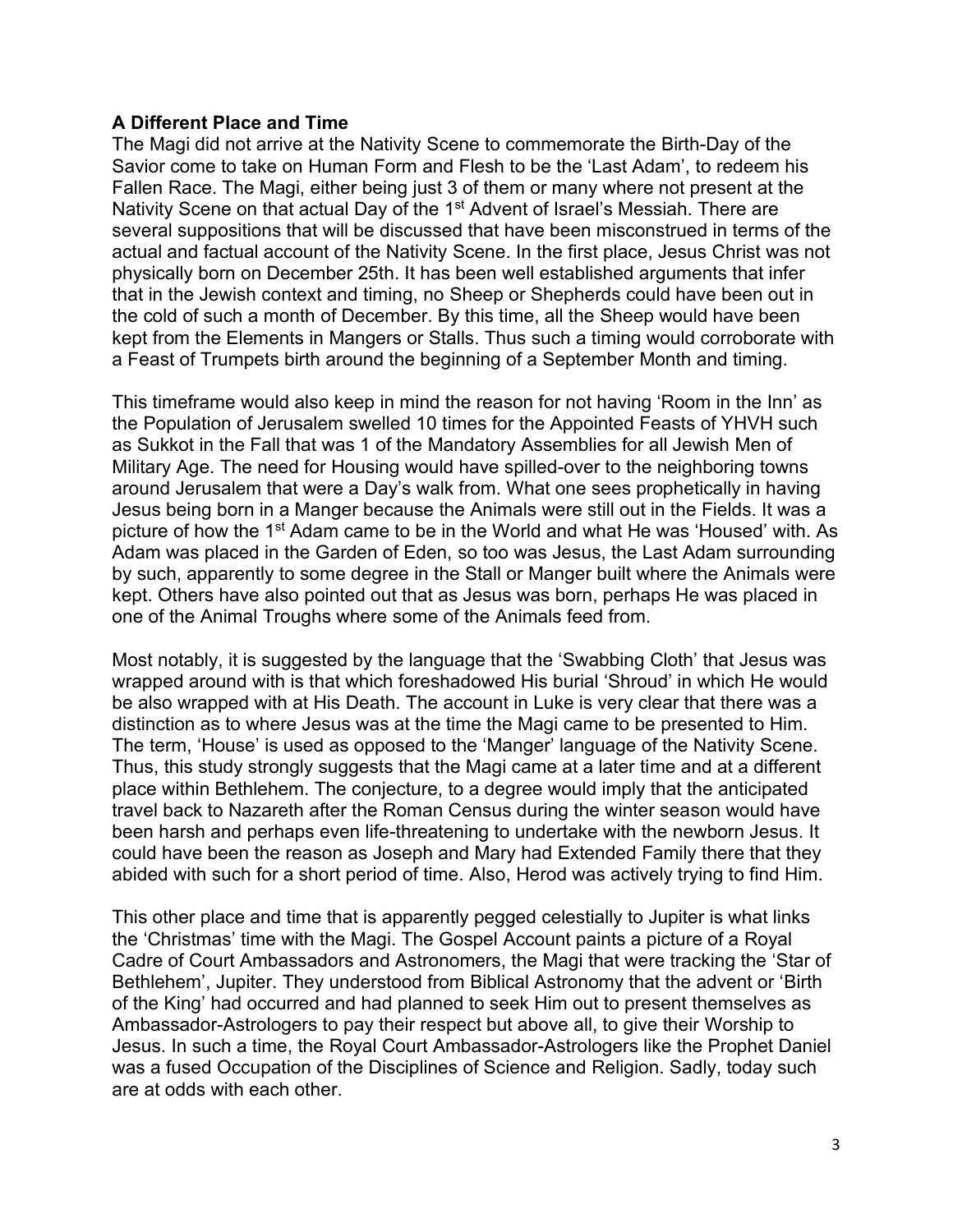# **Royal Conjunctions**

The Magi from Persia, and/or from Babylon perhaps echoes the Influence and Teaching that the Prophet Daniel no doubt had instilled in such at the High Courts of both the Babylonian and Persian Empires. What this study is suggesting is that these Magi instituted the 1st Christmas, and that it was celebrated on December 25, -2 BC, some 13 Months after the Nativity Scene timing and place. The qualifications are the following. This study strongly suggests that the Magi visited and presented themselves before a Toddler Jesus of 13 Months later from the proposed September Birth. The place was at a 'House', a different local than the 'Manger' of the Nativity scene. Although still in the town of Bethlehem, the Magi were led to a House where Jesus and Family where staying until perhaps Jesus was able to travel back to Nazareth, after fleeing to Egypt.

In an aside note, but in keeping with the theory that Jesus was born on 9-11, that is September 11, -3 BC then to the December 25 date would have been 470 days. Interestingly, another way of marking the time would have been 1 year, 3 months, 14 days. This Numerical Factor, in passing suggests the coefficient of pi, 3.14…and on into Infinity. How appropriate a Coefficient or 'Signature' of Jesus coming from the realm of Eternity and the Infinite. What this theory of the December 25, -2 BC presentation of the Magi is hinging upon is the movement of the King Planet. To reiterate, this study strongly suggests that the 1<sup>st</sup> Christmas was determined by Jupiter's Retrograde Cycle that converged on December 25, -2 BC. This Planet is known in Jewish Tradition as the Planet of the Messiah. This is the Planet that the Magi noticed in the East. These Royal Planetary Conjunctions occurred just before the September 11, -3 BC date.

The Royal Ambassador-Astronomers, no doubt had noticed the 1<sup>st</sup> of the Triple Conjunction of Jupiter with the 'King Star' of Regulus in Leo as well as the Jupiter Conjunction with Venus also in Leo. Jupiter had been all along the determining factor and was the 'Sign' of the King and determined the timing of Jesus' 1<sup>st</sup> Advent. The Magi observed this array of Astronomical Alignments, Conjunctions and Eclipses occurred within Leo and then Virgo which lends credence to the Feast of Trumpets Birth on September of -3 BC. This study has plotted such Astronomical Alignments, Conjunctions and Eclipses pertinent to the Jupiter Patterns. They do appear to corroborate an alternative place and timing as suggested along with its Retrograde Cycle in particular that determined the subsequent Journey of the Magi.

To reiterate, the Presentation to Jesus appears to have occurred 13 Months later, on December 25, -2 BC from the September -3 BC probable Birthday of Jesus. In terms of the Magi Visitation and Presentation to Jesus, why December 25? This was the time the Magi approximately arrived in Jerusalem just shortly before and when Jupiter became stationary in preparation for its Retrograde segment to conclude. The Retrograde of Jupiter amazingly occurred in the Constellation of Virgo. This effect of having the 'Star of the King' appearing to 'stand still' over Bethlehem is what this study strongly suggests was the reason why the Magi came to Bethlehem to present the 3 specific Gifts that are mentioned in the Bible. It should be noted that such 'Biblical Astronomy' was and will always be corroborated with the Bible, as the High Priests confirmed to Herod that the Messiah was to be born in a specific Bethlehem in Judea, according to the Torah.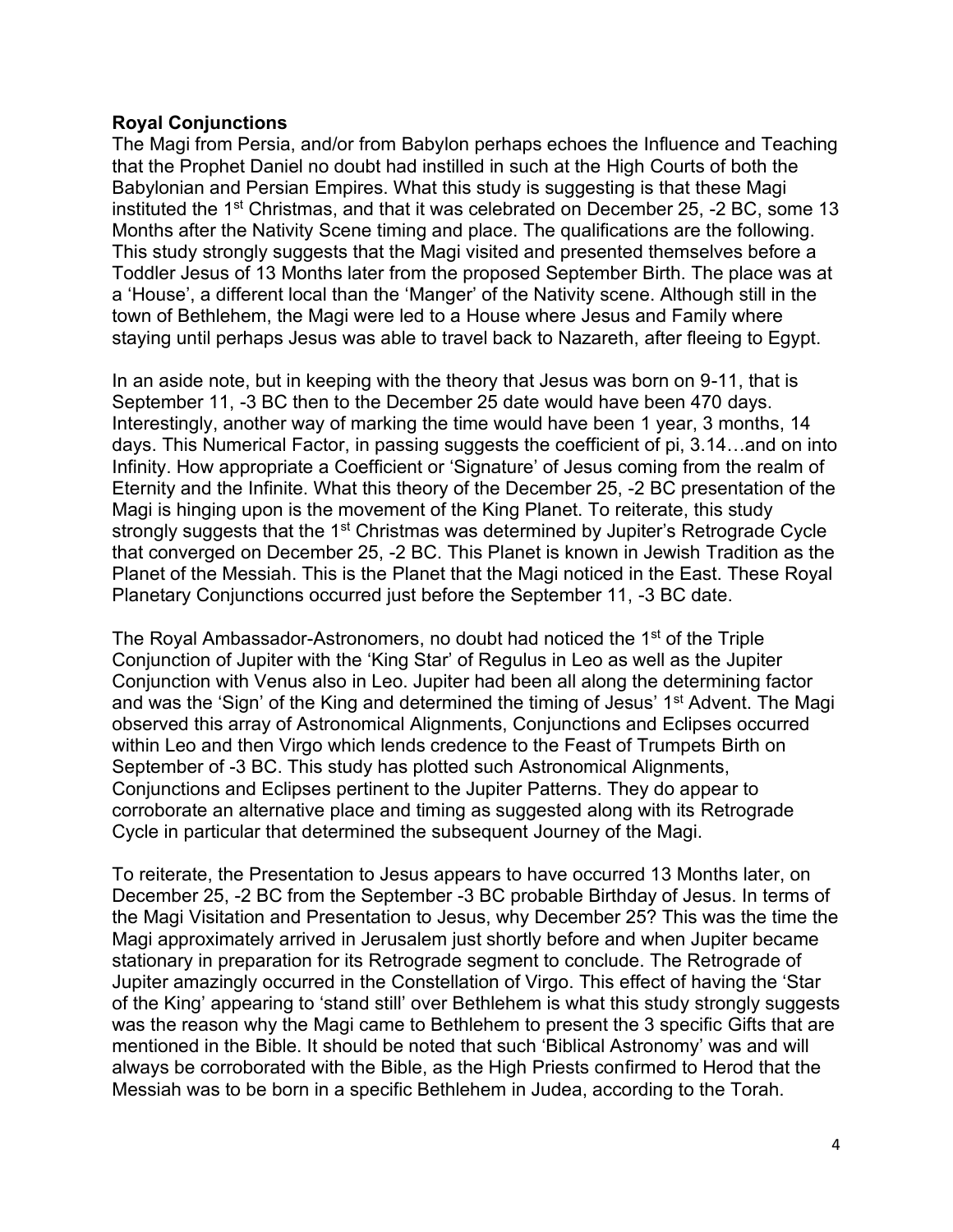# **As Above, So Below**

What one can ascertain, Astronomically and link it to the Biblical 'Christmas' Narrative is that on that date of December 25, -2 BC, the Heavens and Earth were mirroring each other. The imagery or picture on Earth was portrayed by Mary as Virgo, Leo as from where the Messiah, Jesus came from as the Lion of Judah, etc. The Celestial Tapestry over Bethlehem was accented by Jupiter, the 'King Planet' that was 'held' by the arm of Virgo. It was in the Arm of Virgo where the Planet Jupiter 'stopped' briefly before starting its Retrograde. Amazingly, the various Conjunctions of the 3x Jupiter-Regulus and 2x Jupiter-Venus Conjunctions occurred in Leo. The 1<sup>st</sup> of 2 Jupiter-Venus Conjunctions exactly occurred 1 month from the argued September 11, -3 BC Birthday of Jesus as if to give a 1 Month alert.

#### *1) Jupiter-Venus Conjunction*

*King Planet w/Mother Planet in Leo the brightest Planets in the Sky August 11, -3 BC*

#### *2) Jupiter-Venus Conjunction*

*King Planet w/Mother Planet in Leo the brightest Planets in the Sky June 17, -2 BC*

The Jupiter-Venus Conjunctions presented the Masculine joined to the Feminine to produce the 'Christ-Child', etc. There was also a very unique Alignment of 4 Planets right at the border of where the Signs of the Heavens are delineated between the 'Beginning' and 'End' of the Mazzaroth, Virgo at the beginning and its End with Leo. On August 24 -2 BC the Planets of Jupiter, Venus, Mars and Mercury were in Alignment at this Astronomical Delineation of the Heavenlies. It is as if the Heavens where signaling. 'The Beginning and the End' has come, has been Born as promised.

#### *1) Venus-Regulus Conjunction*

*Morning Star w/Royal Star 1 hour before Sunrise = August 17 -3 BC*

#### *2) Venus-Regulus Conjunction*

*Morning Star w/Royal Star 1 hour before Sunrise = June 11, -2 BC*

The following are the highlights of the other Astronomical Occurrences from the probable September -3 BC Birth of Jesus to the presentation of the Magi in December 25, -2 BC. Moreover, astonishingly, the Triple Conjunction of Jupiter- Regulus in Leo occurred in approximate phi ratio of time.

*1) Conjunction Jupiter - Regulus on September 14, -3 BC King Planet w/Royal Planet 1 hour before Sunrise*

*2) Conjunction Jupiter - Regulus on February 17, -2 BC King Planet w/Royal Planet at Sunset*

*3) Conjunction Jupiter - Regulus on May 9, -2 BC King Planet w/Royal Planet 1 hour before Noon*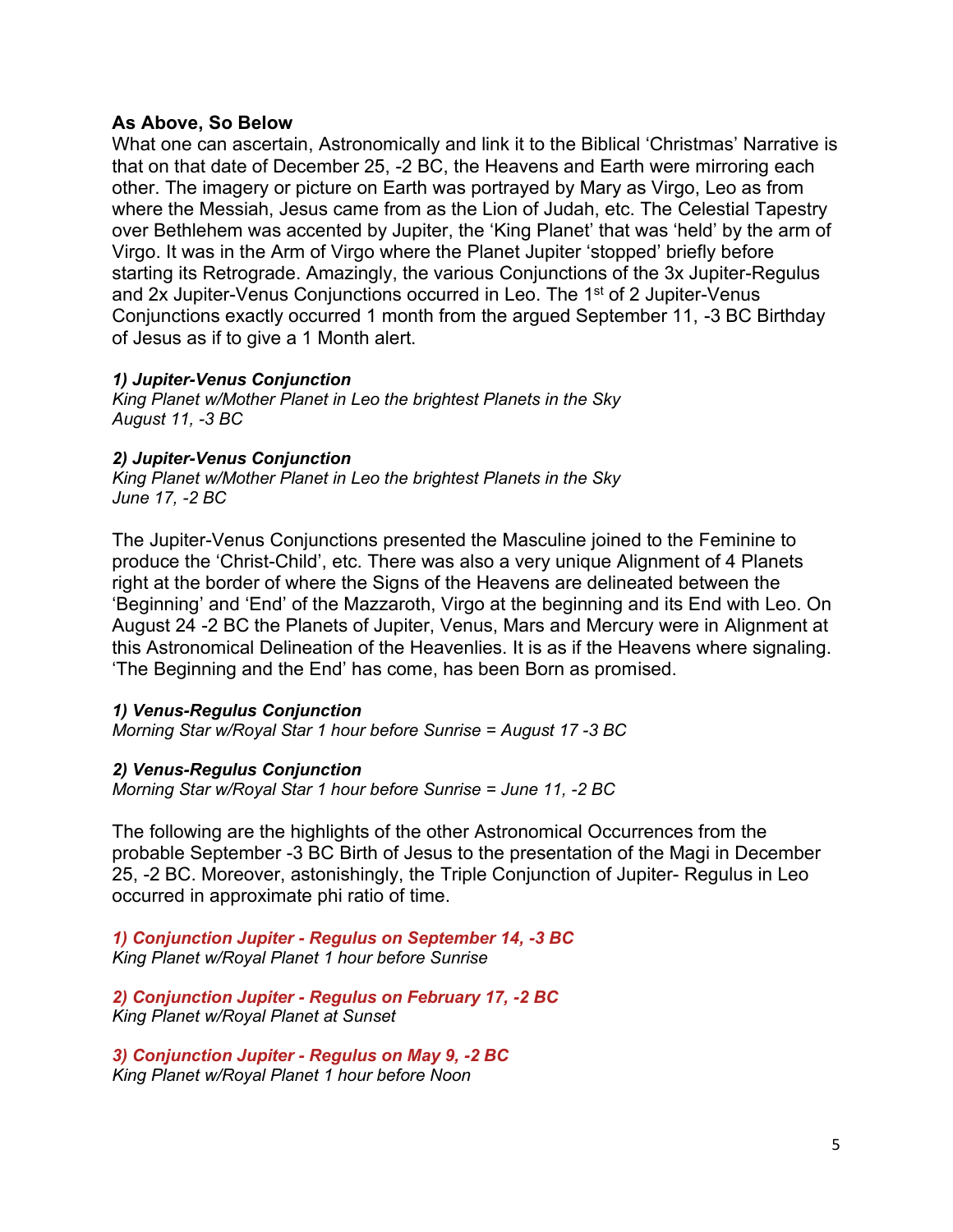There does appear to have been some unique Eclipses occurring during this amazing timespan. What was unique was that out of the 4 Solar Eclipses that occurred from the Birth of Jesus to the Magi, is that 2 Solar Eclipses were of the Hybrid kind which is the rarest type. What is further interesting and unique is that the next day, after the Visitation and Presentation of the Magi on December 25, -2 BC there was a Solar Eclipse the next day on December 26, -2 BC. This Solar Eclipse occurred in the Constellation of Capricorn that perhaps Prophetically Signaled that this child, Jesus would be the coming 'Scapegoat', etc. Also, from the probable Birth of Jesus on September 11, -3 BC to the December 25, -2 BC visitation and presentation of the Magi, there were the following types of solar eclipses.

#### *1) Solar Eclipse*

*Annular in Leo August 10, -3 BC*

#### *2) Solar Eclipse*

*Hybrid in Aquarius February 4, -2 BC*

#### *3) Solar Eclipse*

*Hybrid in Leo July 31, -2 BC*

#### *4) Solar Eclipse*

*Partial in Capricorn December 26, -2 BC*

What is interesting is that 16 days after the Magi Visitation on the  $25<sup>th</sup>$ , the Total Lunar Eclipse of January 10, -1 BC was a Blood Moon. As to its possible prophetic significance, that remains to be seen however it did occur in Leo, which is rare. It also is in keeping with how the Leo-Virgo quadrant of the Mazzaroth was teeming with excitement, Astronomically it seemed.

#### *1) Lunar Eclipse*

*Penumbral in Pisces August 26, -3 BC*

# *2) Lunar Eclipse*

*Partial in Leo January 20, -2 BC*

#### *3) Lunar Eclipse*

*Partial in Aquarius July 17, -2 BC*

#### *4) Lunar Eclipse*

*(Blood Moon) Total in Leo January 10, -1 BC*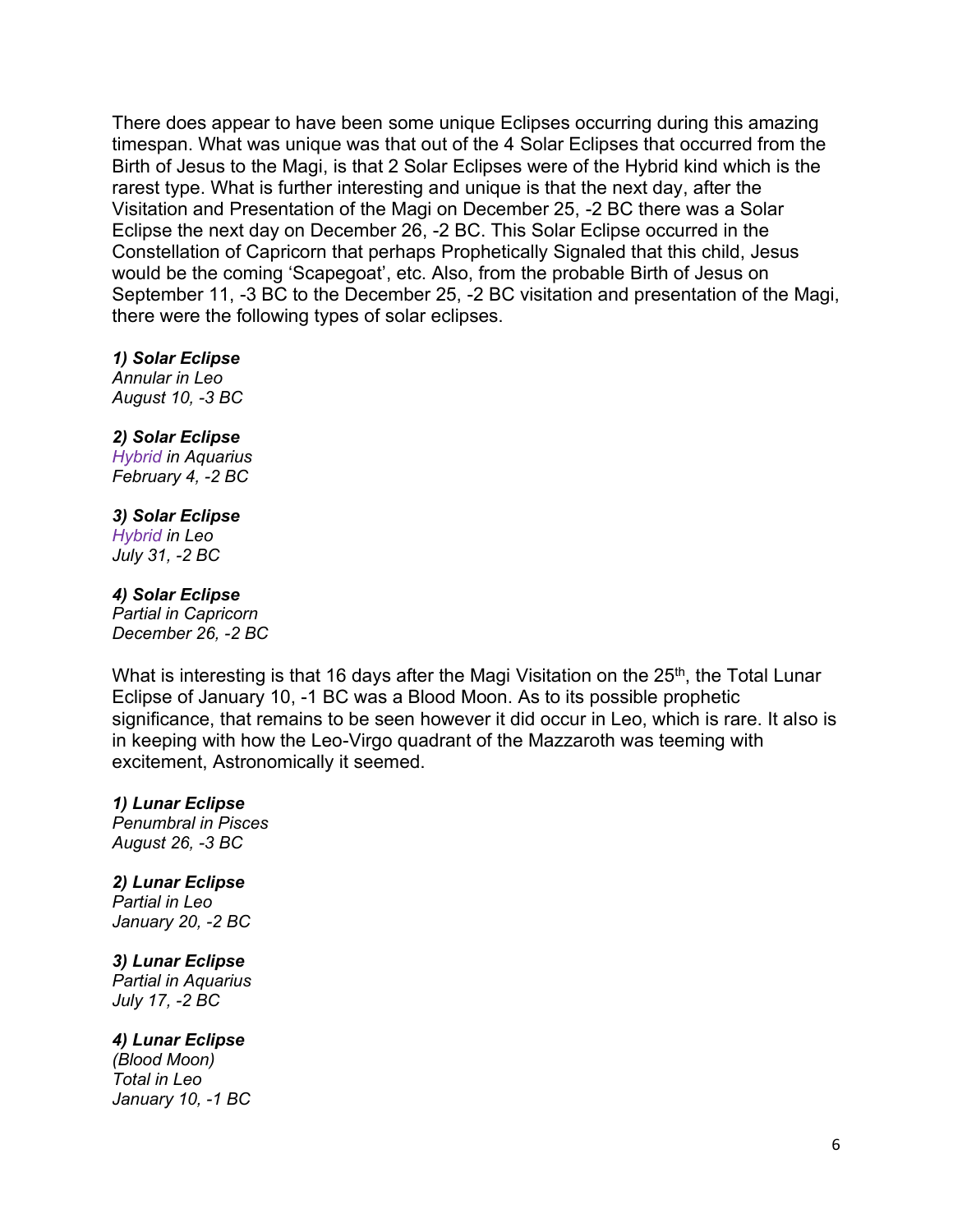## **Roots of 'Christmas'**

The theory of this study that the Magi made their visitation and presentation 13 month later from the Nativity Scene is in keeping with the notion that Jesus would have been approximately 13 Months Old and in a greater cognizant state of appreciation of what exactly was occurring. The language is distinctive as it types how Jesus was described at the Nativity, His birth and how He was attributed to a different age in the 'House' as mentioned before which is crucial. Thus, the notion whether the Followers of Christ should or should not celebrate December 25 as the 'Birth' of Jesus can have more substance for the Body of Christ to make clear discernments and decisions as to such a Celebration and why. Clearly in Jeremiah 7:17-19 and 10, it states that the following Pagan Practice that is commemorated on Christmas, albeit by Tradition should be avoided. But with this new understanding, the actual significance is revealed perhaps.

*'Do you not see what they are doing in the Cities of Judah and in the Streets of Jerusalem? The Children gather Wood, and the Fathers kindle the Fire, and the Women knead Dough to make Cakes for the Queen of Heaven; and they pour out Drink Offerings to other Gods in order to spite Me. Do they spite Me declares YHVH. Is it not themselves they spite, to their own Shame?'* One does have to take the opportunity to contrast the origins of the Pagan Origins of how the Luciferians and the Occult venerate December 25<sup>th</sup> and way and why or how the Roman Catholic Church eclipsed this Pagan Holiday. In the first place, the Occult Origins of Christmas where set-up by the 1<sup>st</sup> AntiChrist architype, Nimrod after the Flood of Noah.

Nimrod is the one that in some way discovered the secret of altering his DNA to 'become' a Giant, a 'Gibborim'. It was the practice of mixing with the Fallen Angel and taking-up their prerogative of defacing the 'Image and Likeness' that Humanity distinctly has with its Creator, YHVH. Nimrod in other ancient accounts is the character of the Epic of Gilgamesh. In such a telling, the narrative speaks of a sidekick Enkidu that is sent to be an 'Adversary' and depicted as Devilish in form. Later on, many of the attributes of Nimrod are associated cryptically with Christmas and the December 25 as that was supposedly his Birthday. Nimrod, in many Ancient Stone Reliefs was also portrayed with a cut portion of a Tree, a Deer, etc. Thus a clear connection to the Santa Claus and the Devil duo can also be likened to the Epic of Gilgamesh and Enkidu.

As Christianity mainly spread to Europe, the Natural Pagan Practices were incorporated. For example the Germanic notions of how St. Nicholas is accompanied by an 'Enkidu' type is rather fascinating. However, the notion of a St. Nicholas is based on an actual person, as he is ascribed to giving Gifts to Children. The actual St. Nicholas did exist and is attributed to being Nikolaos of Myra as he tended to gift-giving. Later on Nimrod also took on many forms of deification such as with the Satanic God Molech of which Children are given over to his Lap to be consumed by its Fire. This practice of Infanticide was something YHVH judged Israel for. Nimrod was and is still Deified and is to Resurrect from the Dead according to the Luciferians as their long awaited AntiChrist. This is not to say that any Followers of Jesus who practice the current rendition of 'Christ-Mass' on December 25 are actually worshipping Nimrod or in essence, Lucifer. However, the Followers of Jesus need to have discernment.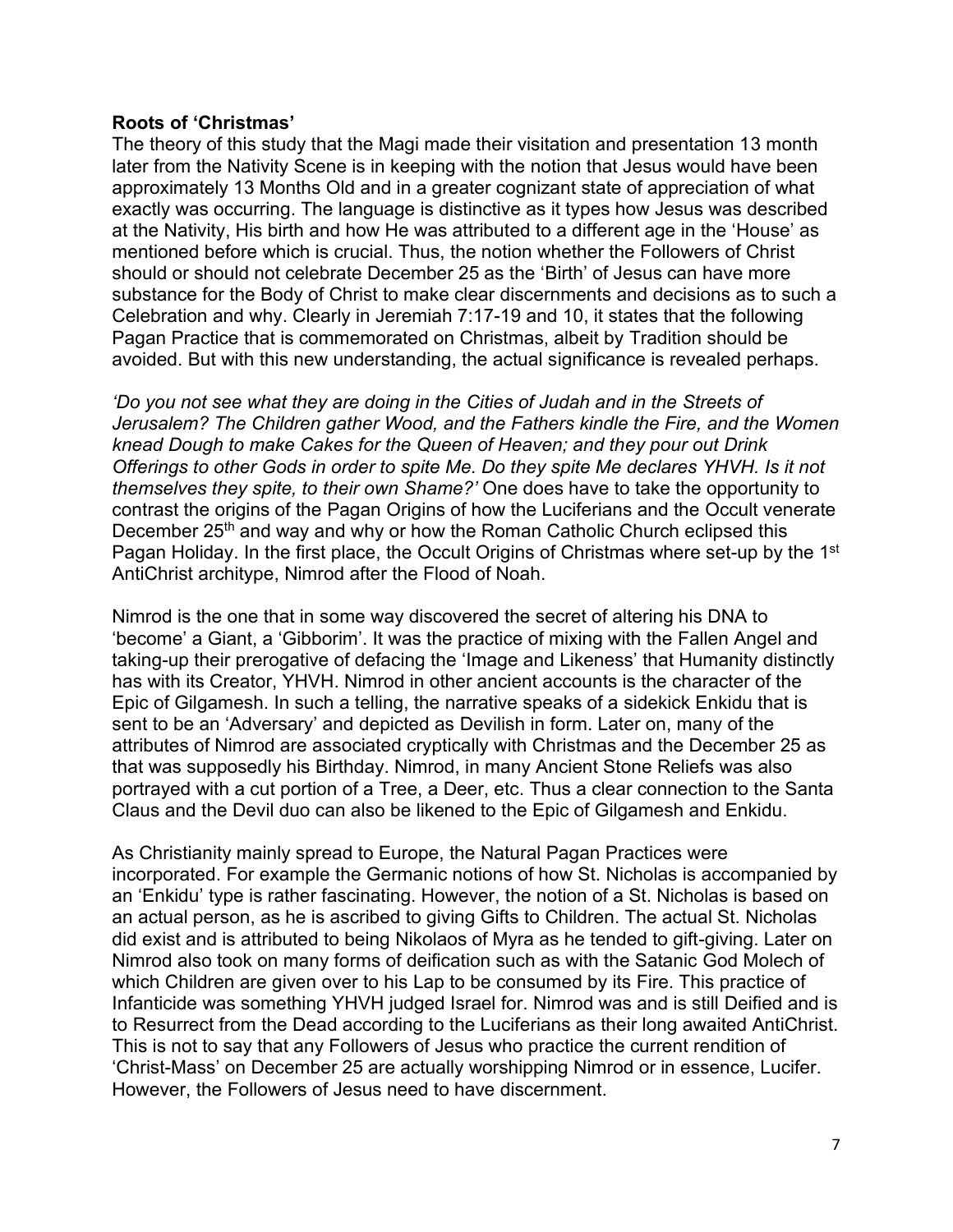# **Dichotomy of Opposites**

The Luciferians do attempt to usurp Worship away from Jesus in a sublime attempt into fusing the seemingly innocent with the Pagan Practices that have nothing to do with the Birth of Jesus. A legitimate question for Followers of Jesus remains. What does the association of a Red-Dressed Man invading the Homes of Families as 'A Thief in the Dead of Night' comes from? What does cutting Trees and Decorating them have to do with the supposed Birth Day of Jesus on December 25? Based on 'Tradition', this Red-Dressed Man that takes Children on his Lap, to one's horror in many cases of Children's experience has his chariot pulled by a Team of Beasts. In all Ancient Folklore, such a Personage was attributed to the 'Princes of the Air' that were pulled by either flying Goats, Feathered Serpents or Winged Horses. The Tree-Cutting and placing it into one's Home was an Ancient Practice of how it was adored with 'Eggs' depicting Fertility and Potential Life to come as in a 'Resurrection' from the Shell. The Ancient Peoples also prepared Baked Cakes and Libations and offered them in accordance, etc.

Many Biblical Theologians over the centuries have argued that Followers of Christ have no business celebrating a Pagan Holiday like Christmas and Easter for that matter that appear to be identically descripted in Jeremiah 7 and 10. In fact for example, no Christmas Trees were ever seen in any Evangelical Protestant Churches in the USA at least until the 'Tradition' slowly crypt in starting with Immigration. The Christmas Tree is wrapped by a 'Serpentine' type of Shining Glitter that echoes the 'Tree of the Knowledge of Good and Evil'. This Tree was also wrapped by the Shining Serpent, Lucifer that through deception caused the Fall of Humanity through Eve. Is Christmas such a similar deception in play? One of the Luciferian Occult Motifs is a Trunk of a Tree with a Coiled Serpent. It is also reminiscent of the Luciferian Kabala Tree of Life.

The Tree of Life Motif has many Points of Energy convections or 'Light Bulbs' as the 'Kundalini Serpent' must ascend the various Stations. These Points of 'Illumination' are as the spheres and Lights on a 'Christmas tree' with the spheres or egg-shaped nodes. The Serpentine Décor directs the 'Worship' to the Top Node or 'Star'. This 'Star' is the Capstone as one reaches the state of 'Enlightenment'. This same concept is actually believed to be taken from the Astronomical Array of the Constellation of Ophiuchus, who is to the Luciferians the Antithesis of Christ. It is the depiction of Nimrod, Osiris, etc., that has a Hexagonal Center Body in which one of the 'Triangles' even hints as to the shape of a Christmas Tree, triangular in form. Then Serpens would thus represent the Coiled Decor leading up to the 'Star' or Capstone Crown of Corona Borealis.

The Stars themselves would suggest the Twinkling Glitter of Lighting Decor all throughout, etc. Why the Luciferians celebrate December 25 as the Birth Day of their AntiChrist is that it is the 3<sup>rd</sup> day after the Winter Solstice. In the Luciferian Occult, it is celebrated as Saturnalia in which Human Sacrifices are required. This is where such take liberty to mimic and usurp the Gospel of how the true GOD, Jesus upon His Crucifixion and Burial would Rise from the Cold Death on the 3rd Day. In this case, the literal Sun would Astronomically 'Rise' from the 'Dead', the Shortest Day of the Year on the 21st. Then 3 Days later, on the eve of 'the Christ Ascension', a Satanic Ritualistic 'Mass' would 'magically enchant' the rise of 'The Christ' from the 'Dead' to New Life.